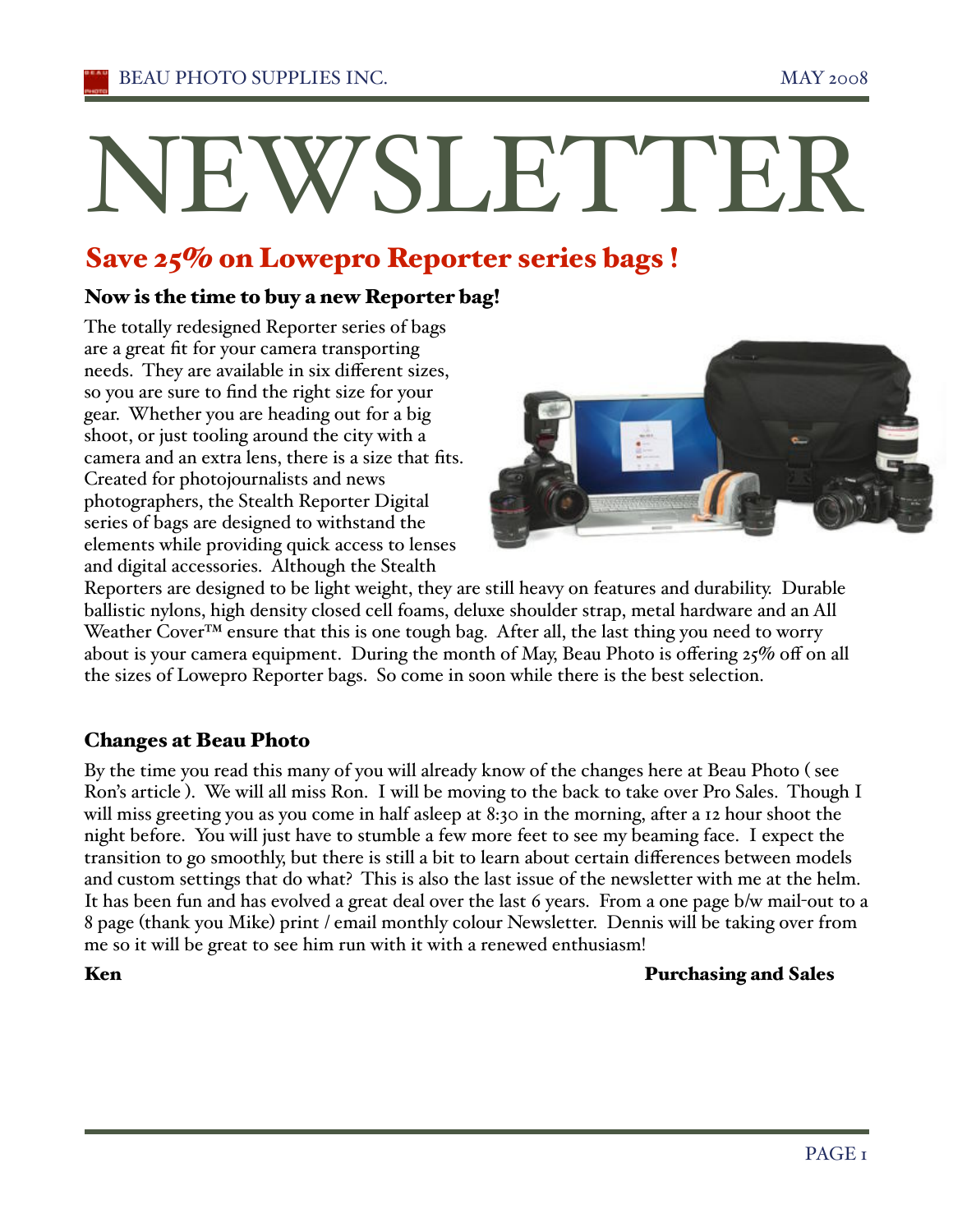News From The Camera Museum!

Amy Corder the director of The Camera Museum has recently launched a web site re-design where photographers are now able to upload and exhibit their work in their own personal gallery space and also exhibit the camera that they used to make their images. The gallery space is available to photographers who photograph with antique or plastic cameras, work with pinhole and for the collector to show off what vintage photographic items they may have.

Your participation is vital to the members and users of the The Camera Museum. Imagine having all of your services and products in the same place, just being one click away from anything they may need. Please review the advertising section by using the link below. You will find a variety of locations and prices of desired ad space. Amy Corder adds "I sincerely hope my efforts and enthusiasm have inspired your participation".

Please use the link to find out more about The Camera Museum. www.thecameramuseum.com

# FILM AND PAPER NEWS

### Fuji Instax Cameras have now arrived!

|                                                        | $I-IQ$    | $2O+$                                   |         |
|--------------------------------------------------------|-----------|-----------------------------------------|---------|
| Instax Film (20 photos):                               | \$22.50   | \$20.70                                 |         |
| <b>FILM SALE</b>                                       |           |                                         |         |
| Fuji Pro H 400 135-36                                  | \$10.00   | Kodak Portra 400VC 135-36               | \$9.15  |
| Fuji Pro H 400 120 Pro Pack                            | $\$33.88$ | Kodak Portra 400VC 120 Pro Pack         | \$32.26 |
| Fuji Pro S 160 135-36                                  | \$9.02    | Kodak Portra 160NC 135-36               | \$8.71  |
| Fuji Pro S 160 120 Pro Pack                            | \$30.60   | Kodak Portra 160NC 120 Pro Pack         | \$30.73 |
| <b>EXPIRED FILM</b>                                    |           |                                         |         |
| Kodak E100G 120 mm film (pro pack of $\zeta$ ) \$26.05 |           |                                         |         |
| Expiry date: January 2008                              |           |                                         |         |
| Fuji Provia 100F 135-36                                | \$6.63    | Fuji $64T$ $4x5$ (10 sheets)<br>\$10.00 |         |
| Expiry date: August 2007                               |           | Expiry date: March 2007                 |         |
| <b>Krista-Belle Stewart</b>                            |           | <b>Film and Paper Department</b>        |         |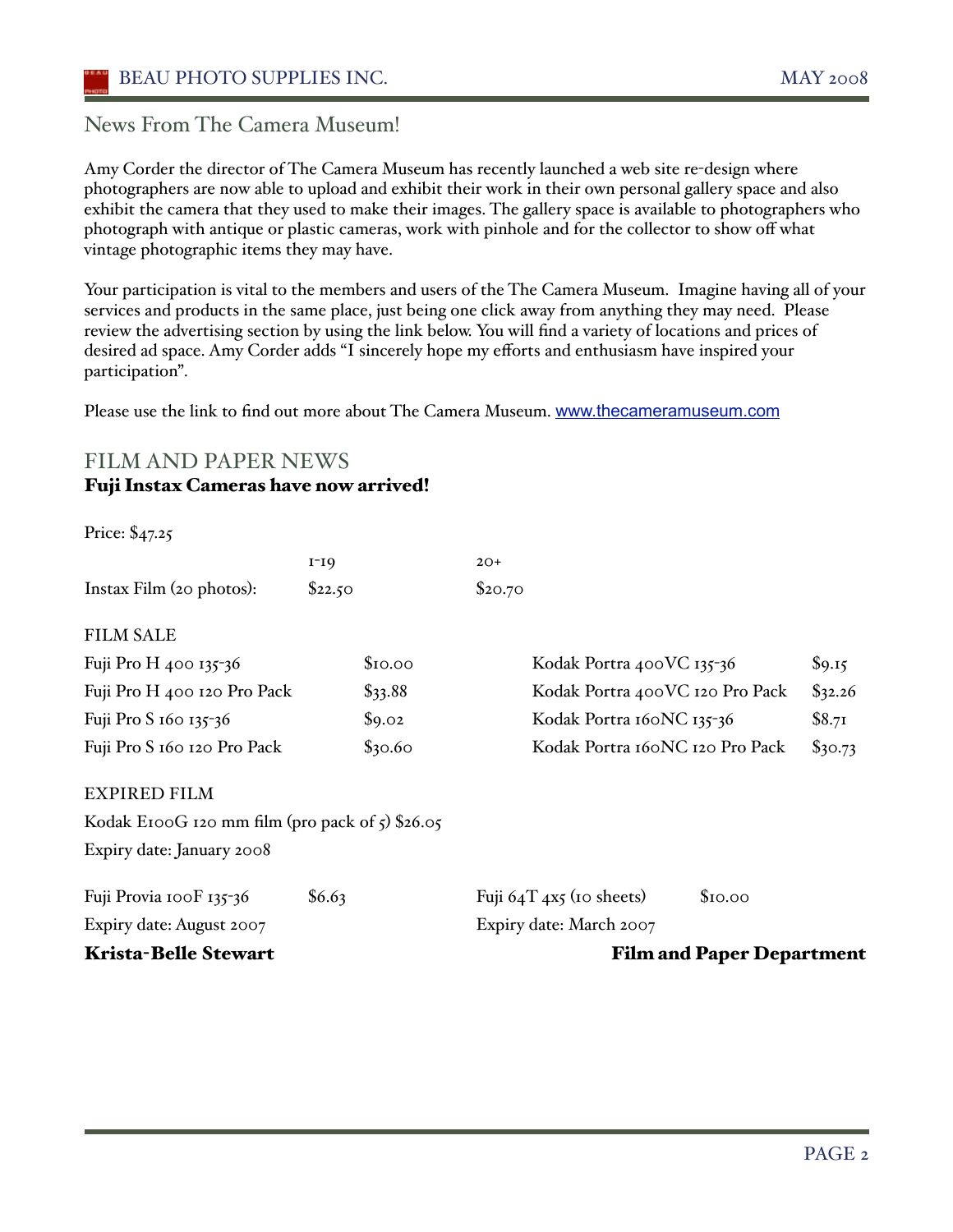### RENAISSANCE ALBUMS

### Self Mount Albums

While quantities last, all 2007 models of the premium Hudson self mount album will be 20% off. The adhesive on these albums is archival and lasts a lifetime without discoloring prints! Also, 2007 mini albums are selling out fast. These albums will also be 20% off while quantities last.

### Digital Flush Mount Albums

Digital albums are rapidly becoming more popular with wedding clients all over North America. If you'd like to showcase Renaissance's hand made custom digital albums to your clients but don't feel ready to order studio samples for yourself, albums are available to rent out free of charge. When you are ready to go ahead and order your own studio sample, 50% will be discounted off of the final price of your album. If you'd like a demonstration with the Soho software please just let me know and we can set up an appointment. Renaissance's full catalog is available for viewing at www.thebookalbum.com <http://

www.thebookalbum.com/>. If you wish to receive Canadian pricing please just contact me. We are making environmentally friendly changes here at Beau so I strongly recommend PDF versions of both the price lists and the catalog. You may email me requests at ola@beauphoto.com <mailto:ola@beauphoto.com>

### Ola Renaissance Albums

### NEWS FROM THE BACK

### PRO SALE NEWS My fond fairwell.;

I will be leaving Beau Photo on May 2nd and becoming a customer again. It will be sad to leave the talented group at Beau. I will also miss all the great people who shop at Beau. When I look back at Beau I'll remember the first time I went shopping here in 1988 (yeah, I'm old). I was living in Fort St John. After buying a flash system from Angie I returned home. Three months later I had a problem , and in the middle of a very busy time, after calling Beau, Angie had a loaner system there for me the next day. I kept the system until mine was fixed , and a lasting memory of great service. Angie and Carol have been a pleasure to work for. Working with Mike, Kathy, and Pat, I can't remember a day without laughing ALOT. Without Ken , Barb, Dennis ,Krista-Belle , Ola, Bill and Dene Beau wouldn't be the unique place it is. Ken will be replacing me, so if you're wondering about the new Canon 5D call him. Take care,

# Ron Pro Sales

### RENTAL NEWS

Well, we are sad to see Ron is leaving, we won't be able to torture him with our music selections from iTunes radio anymore! We wish him well though and hope that he is successful in his future endeavours. To make us feel better, we decided to buy a little something - as soon as it arrives, we will have a Dynalite Uni400 head and Jackrabbit battery packs available to rent. The Uni400 is a nice little head that can be used with AC power (for 400ws of power) or connected to the Jackrabbit pack (320ws max. or -1/3 stop) so you can go anywhere. This will rent as a kit, with the head and reflector, and two battery packs for \$60/day. The head is similar to the Dynalite 4040 so it will fit softboxes and the beauty dish, as well as 7" grid reflectors. Call us if you have questions about this kit, and don't forget our website - we keep it as up to date as possible which means you can check out the latest in rental digital cameras that seem to come and go so quickly!

### Kathy **Rentals**